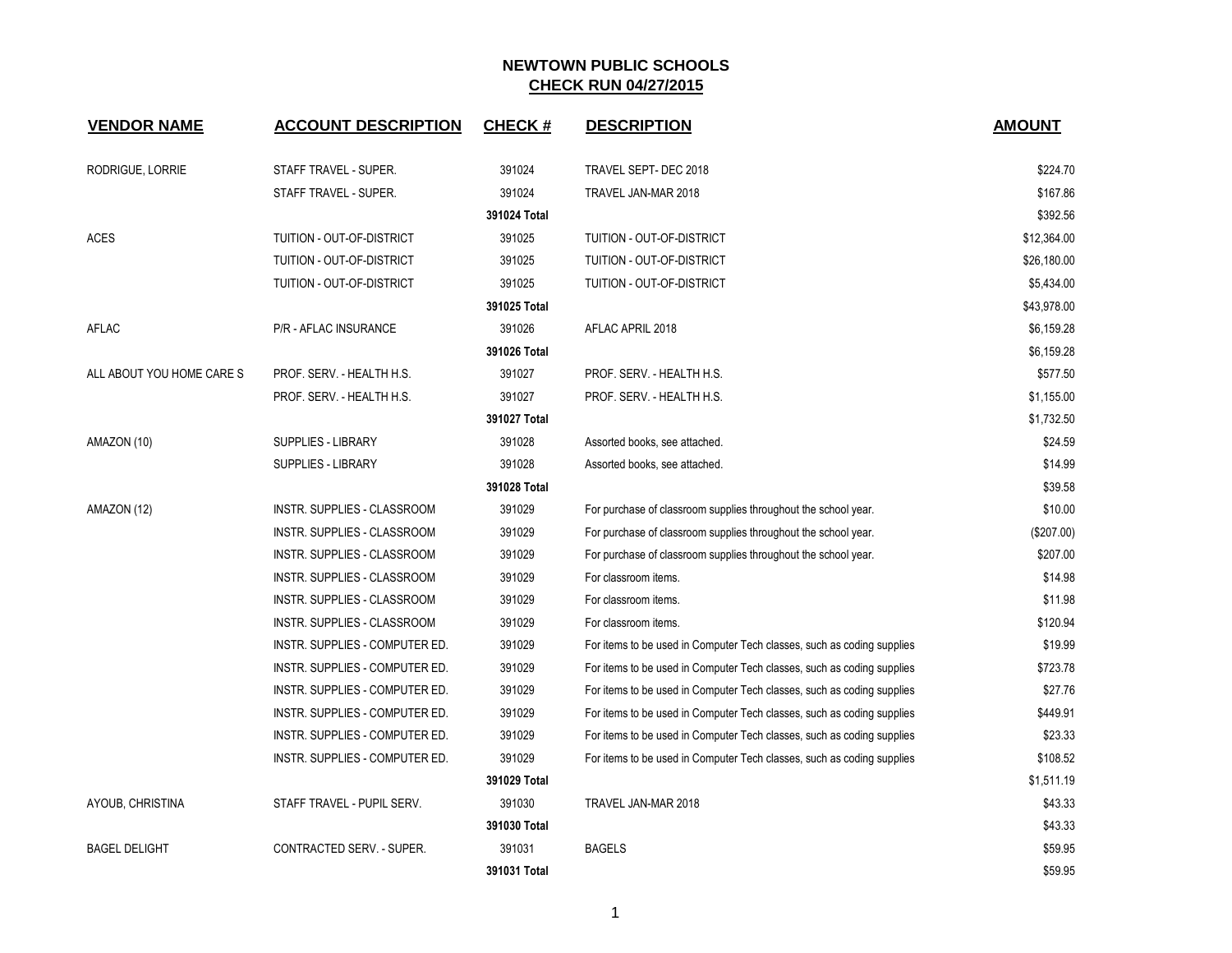| <b>VENDOR NAME</b>        | <b>ACCOUNT DESCRIPTION</b>       | <b>CHECK#</b> | <b>DESCRIPTION</b>                                       | <b>AMOUNT</b> |
|---------------------------|----------------------------------|---------------|----------------------------------------------------------|---------------|
| <b>BATTISTI, LAURA</b>    | INSTR. SUPPLIES - WORLD LANG.    | 391032        | SENIOR AWARD SUPPLIES                                    | \$77.43       |
|                           |                                  | 391032 Total  |                                                          | \$77.43       |
| <b>BER</b>                | STAFF TRAIN. - ELEM.             | 391033        | Priority Code:166166 School Nurse Best Practices Reg     | \$259.00      |
|                           |                                  | 391033 Total  |                                                          | \$259.00      |
| <b>BERNSON, PETER</b>     | STAFF TRAIN. - STAFF DEVELOP.    | 391034        | TRAVEL, PARKING & SHUTTLE (84961)                        | \$177.23      |
|                           | STAFF TRAIN. - STAFF DEVELOP.    | 391034        | FOOD (84961)                                             | \$139.93      |
|                           |                                  | 391034 Total  |                                                          | \$317.16      |
| <b>BOOKSOURCE, THE</b>    | TEXTBOOKS - CLASSROOM            | 391035        | Classroom Library Books, see attached order, no shipping | \$148.62      |
|                           |                                  | 391035 Total  |                                                          | \$148.62      |
| BREMER, KATHLEEN M.       | INSTR. SUPPLIES - MATH           | 391036        | <b>MATH TEAM PIZZA</b>                                   | \$50.73       |
|                           |                                  | 391036 Total  |                                                          | \$50.73       |
| BYRNE, SABRINA            | STAFF TRAVEL - CLASSROOM         | 391037        | TRAVEL MARCH 2018                                        | \$17.33       |
|                           |                                  | 391037 Total  |                                                          | \$17.33       |
| CAAD                      | STAFF TRAIN. - CLASSROOM         | 391038        | <b>CONFERENCE REGISTRATION</b>                           | \$415.00      |
|                           |                                  | 391038 Total  |                                                          | \$415.00      |
| CANFIELD, CHRISTIAN       | <b>INSTR. SUPPLIES - SCIENCE</b> | 391039        | <b>GIFT CARD</b>                                         | \$28.95       |
|                           |                                  | 391039 Total  |                                                          | \$28.95       |
| <b>CCSN</b>               | PROF. SERV. - PSYCH/MED. EVAL.   | 391040        | PROF. SERV. - PSYCH/MED. EVAL.                           | \$4,000.00    |
|                           |                                  | 391040 Total  |                                                          | \$4,000.00    |
| CHARTER COMMUNICATION     | CONTRACTED SERV. - TECH ED.      | 391041        | CABLE TV SUBSCRIPTION                                    | \$7.37        |
|                           |                                  | 391041 Total  |                                                          | \$7.37        |
| <b>CIRMA</b>              | PROPERTY INSURANCE               | 391042        | .0058# NEW HOLLAND LOADER 9-8 BOE                        | \$188.00      |
|                           |                                  | 391042 Total  |                                                          | \$188.00      |
| <b>CRYSTAL ROCK</b>       | INSTR. SUPPLIES - CLASSROOM      | 391043        | Delivery of 20 5-gallon bottles of water, per month      | \$99.00       |
|                           | INSTR. SUPPLIES - CLASSROOM      | 391043        | Rental of Water cooler/heater                            | \$3.00        |
|                           |                                  | 391043 Total  |                                                          | \$102.00      |
| DAVILA, JEAN M. EVANS     | STAFF TRAIN. - STAFF DEVELOP.    | 391044        | HOBBARD FOUNDATION SCI TRAINING FOOD                     | \$38.20       |
|                           |                                  | 391044 Total  |                                                          | \$38.20       |
| <b>DCS PROMOTIONS LLC</b> | <b>CONTRACTED SERV. - SPORTS</b> | 391045        | For baseball caps. Free shipping.                        | \$285.00      |
|                           |                                  | 391045 Total  |                                                          | \$285.00      |
| DEMCO INC.                | <b>SUPPLIES - LIBRARY</b>        | 391046        | Plastic protective covers for spine labels on books.     | \$93.85       |
|                           |                                  | 391046 Total  |                                                          | \$93.85       |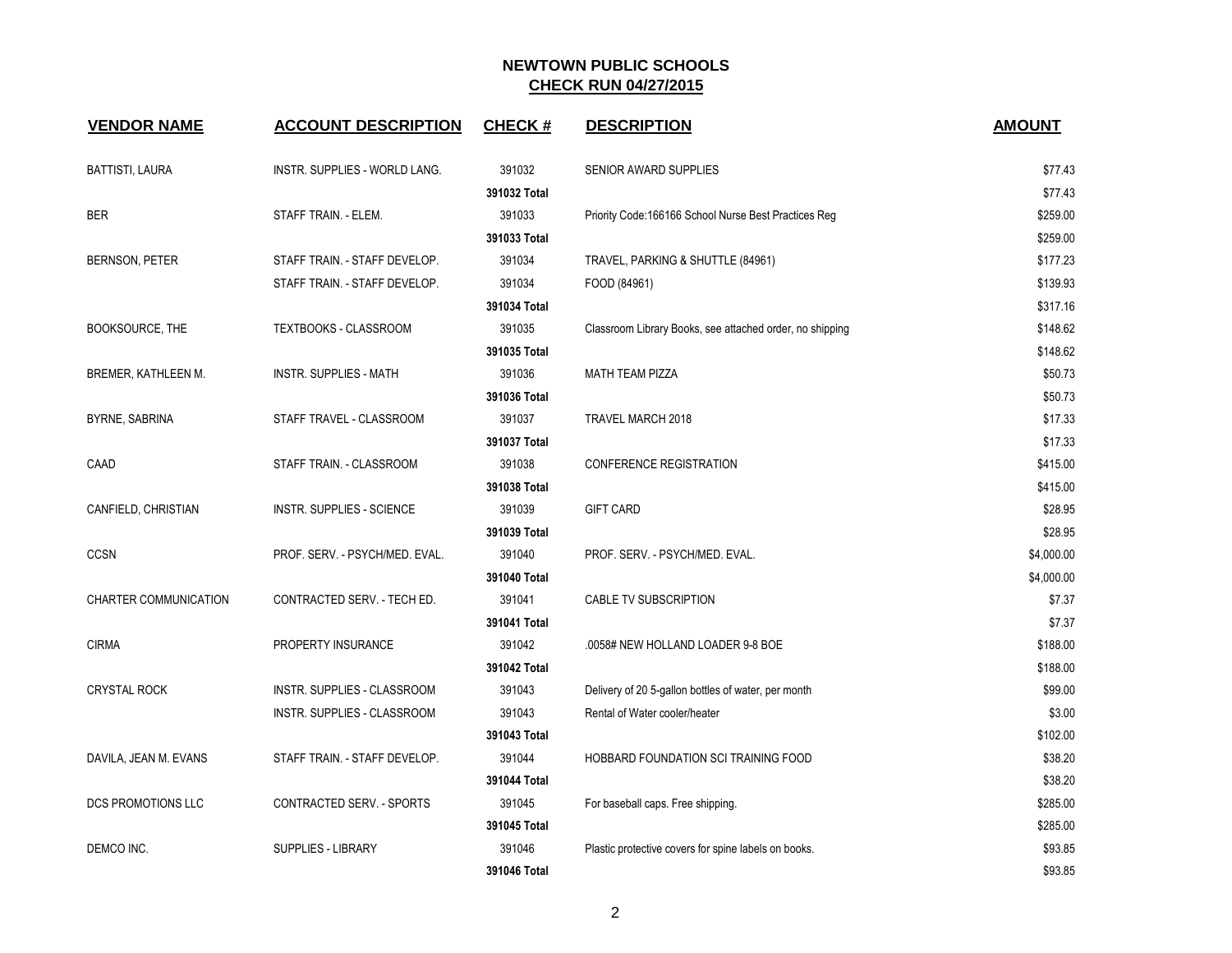| <b>VENDOR NAME</b>       | <b>ACCOUNT DESCRIPTION</b>     | <b>CHECK#</b> | <b>DESCRIPTION</b>                                                        | <b>AMOUNT</b> |
|--------------------------|--------------------------------|---------------|---------------------------------------------------------------------------|---------------|
| DIETTER, CANDACE         | STAFF TRAVEL - CLASSROOM       | 391047        | <b>TRAVEL NERC</b>                                                        | \$61.37       |
|                          |                                | 391047 Total  |                                                                           | \$61.37       |
| <b>EDADVANCE</b>         | STAFF TRAIN. - STAFF DEVELOP.  | 391048        | <b>TEAM ROP training</b>                                                  | \$800.00      |
|                          |                                | 391048 Total  |                                                                           | \$800.00      |
| ESPITEE, KRISTEN         | STAFF TRAVEL - SP. ED. PREK-8  | 391049        | TRAVEL FEB - APRIL 2018                                                   | \$197.94      |
|                          |                                | 391049 Total  |                                                                           | \$197.94      |
| <b>PRIVATE</b>           | TUITION - OUT-OF-DISTRICT      | 391050        | TUITION - OUT-OF-DISTRICT                                                 | \$10,000.00   |
|                          |                                | 391050 Total  |                                                                           | \$10,000.00   |
| <b>FLIPGRID INC.</b>     | INSTR. SUPPLIES - COMPUTER ED. | 391051        | Classroom License through June 2019.                                      | \$230.00      |
|                          |                                | 391051 Total  |                                                                           | \$230.00      |
| FOLLETT SCHOOL SOLUTIONS | INSTR. SUPPLIES - CLASSROOM    | 391052        | Ramona Quimby Book Series, 8 book series, Order #A292237                  | \$157.71      |
|                          | INSTR. SUPPLIES - CLASSROOM    | 391052        | Bunnicula Book Series, 7 item series, Order # A277815                     | \$36.24       |
|                          | INSTR. SUPPLIES - CLASSROOM    | 391052        | Chicken Squad Book Series, 5 items series, Order # A254823                | \$59.46       |
|                          | INSTR. SUPPLIES - CLASSROOM    | 391052        | Chicken Squad Book Series, 5 items series, Order # A254823                | \$18.12       |
|                          | INSTR. SUPPLIES - CLASSROOM    | 391052        | Bunnicula Book Series, 7 item series, Order # A277815                     | \$95.70       |
|                          | INSTR. SUPPLIES - CLASSROOM    | 391052        | Chicken Squad Book Series, 5 items series, Order # A254823                | (\$2.55)      |
|                          | INSTR. SUPPLIES - CLASSROOM    | 391052        | Little House in the Big Woods, Order #33934U8                             | \$23.22       |
|                          | INSTR. SUPPLIES - CLASSROOM    | 391052        | These Happy Golden Years, Order #12166T8                                  | \$20.67       |
|                          | INSTR. SUPPLIES - CLASSROOM    | 391052        | Little Town on the Prairie, Order # 32612UX, Gr. 3, Free Shipping         | \$25.77       |
|                          | INSTR. SUPPLIES - CLASSROOM    | 391052        | Farmer Boy, Order # 36387U2                                               | \$23.22       |
|                          | INSTR. SUPPLIES - CLASSROOM    | 391052        | On the Banks of Plum Creek, Order #31313U6                                | \$25.77       |
|                          | INSTR. SUPPLIES - CLASSROOM    | 391052        | By the Shores of Silver Lake, Order # 32828U0                             | \$23.22       |
|                          | INSTR. SUPPLIES - CLASSROOM    | 391052        | The Long Winter, Order #32705U0                                           | \$25.77       |
|                          | INSTR. SUPPLIES - CLASSROOM    | 391052        | The First Four Years, Order # 35353S3, Grade 3, Free Shipping             | \$28.32       |
|                          |                                | 391052 Total  |                                                                           | \$560.64      |
| HB COMMUNICATIONS INC.   | REPAIRS - INFO. TECH.          | 391053        | Epson Power lite 530                                                      | \$769.00      |
|                          | REPAIRS - INFO. TECH.          | 391053        | Cables, Mounts, HDMI Ribbon cable, wall plate, junction box, etc.         | \$794.00      |
|                          | REPAIRS - INFO. TECH.          | 391053        | Labor to removed Unifi 45 and bracket - install new projector, wall plate | \$616.00      |
|                          | <b>SUPPLIES - LIBRARY</b>      | 391053        | #: 20105969 (attached), Customer # 601698, EPSON AMERICA                  | \$79.00       |
|                          | SUPPLIES - LIBRARY             | 391053        | EPSON AMERICA, Item #10, V13H010L57, Replacement Lamp for Power Lite      | \$165.00      |
|                          |                                | 391053 Total  |                                                                           | \$2,423.00    |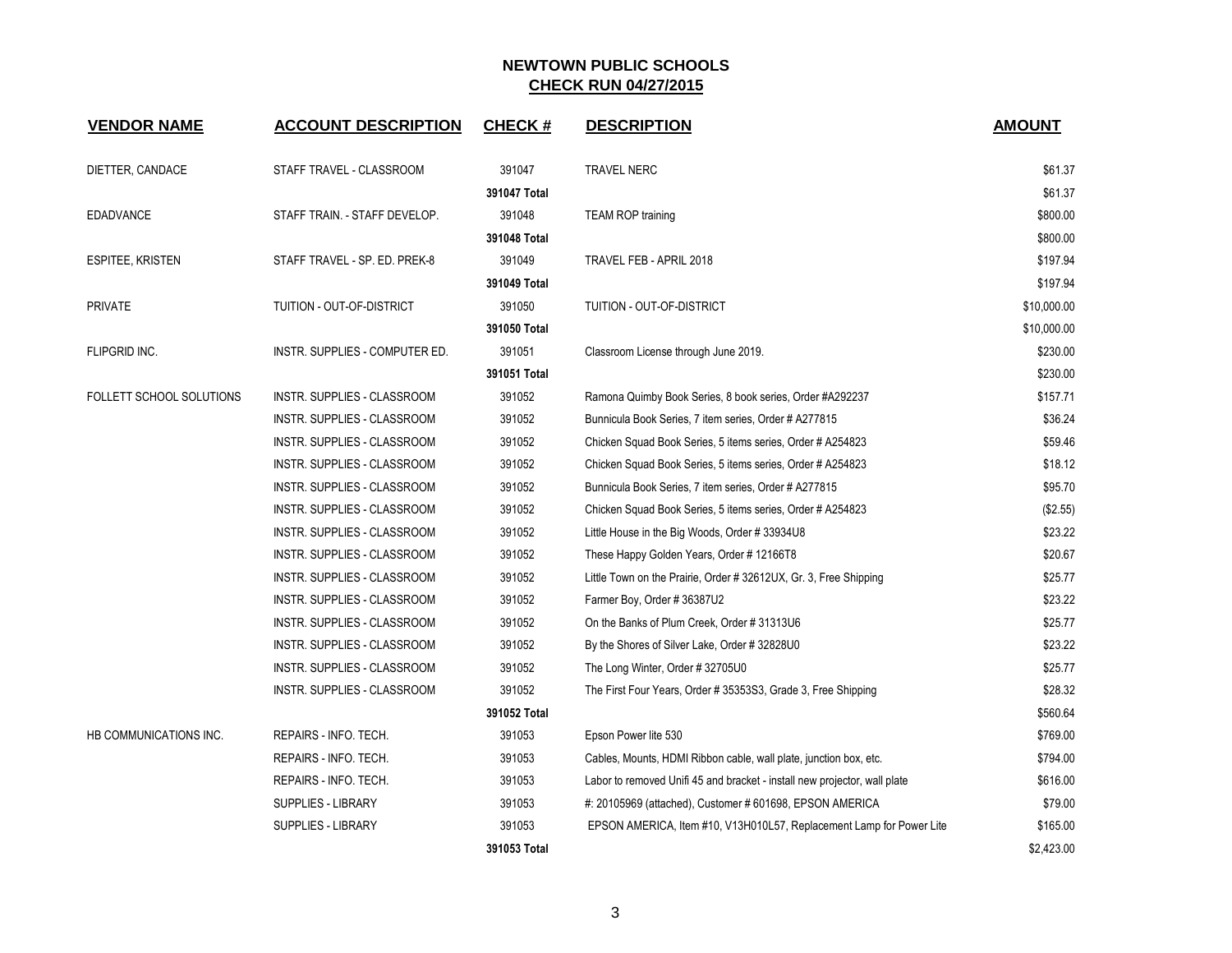| <b>VENDOR NAME</b>          | <b>ACCOUNT DESCRIPTION</b>    | <b>CHECK#</b> | <b>DESCRIPTION</b>                                                            | <b>AMOUNT</b> |
|-----------------------------|-------------------------------|---------------|-------------------------------------------------------------------------------|---------------|
| <b>HEINEMANN</b>            | STAFF TRAIN. - STAFF DEVELOP. | 391054        | <b>MYSTERY: FOUNDATIONAL SKILLS GRADE 3</b>                                   | \$210.99      |
|                             |                               | 391054 Total  |                                                                               | \$210.99      |
| <b>HOUGHTON MIFFLIN COM</b> | INSTR. SUPPLIES - CLASSROOM   | 391055        | Kindergarten Books: Lizard Loses His Tail, Order # 9781418900342              | \$16.00       |
|                             | INSTR. SUPPLIES - CLASSROOM   | 391055        | Tom Is Brave, Order #9781418900366                                            | \$16.00       |
|                             | INSTR. SUPPLIES - CLASSROOM   | 391055        | Bens Treasure Hunt, Order # 9781418900335                                     | \$32.00       |
|                             | INSTR. SUPPLIES - CLASSROOM   | 391055        | Hide and Seek, Order # 9781418900427                                          | \$40.00       |
|                             | INSTR. SUPPLIES - CLASSROOM   | 391055        | Bens Teddy Bear, Order # 9781418900328                                        | \$16.00       |
|                             | INSTR. SUPPLIES - CLASSROOM   | 391055        | Shipping and Handling Charges                                                 | \$12.60       |
|                             |                               | 391055 Total  |                                                                               | \$132.60      |
| <b>ITSAVVY LLC</b>          | INSTR. SUPPLIES - INFO. TECH. | 391056        | StarTech 4 bay USB 3.0 eSATA to SATA 1:3 Hard Drive                           | \$353.24      |
|                             | INSTR. SUPPLIES - INFO. TECH. | 391056        | Seagate Laptop thin HDD ST500LM021 - Hard Drive 500 GB 2                      | \$263.16      |
|                             |                               | 391056 Total  |                                                                               | \$616.40      |
| KARDOS MAGARET PH.D.        | TUITION - OUT-OF-DISTRICT     | 391057        | <b>TUITION - OUT-OF-DISTRICT</b>                                              | \$2,950.00    |
|                             |                               | 391057 Total  |                                                                               | \$2,950.00    |
| LARRACUENTE, CARLA          | STAFF TRAVEL - SP. ED. PREK-8 | 391058        | TRAVEL 03/23/2018-04/13/2018                                                  | \$7.36        |
|                             |                               | 391058 Total  |                                                                               | \$7.36        |
| LONG, MICHAEL J.            | STAFF TRAVEL - CLASSROOM      | 391059        | HOTEL FOR NE WRESTLING TOUR                                                   | \$111.87      |
|                             |                               | 391059 Total  |                                                                               | \$111.87      |
| MASON W.B. INC.             | OFF. SUPPLIES - BUS. SERV.    | 391060        | <b>WATER 2017/18</b>                                                          | \$24.95       |
|                             | OFF. SUPPLIES - BUS. SERV.    | 391060        | <b>SUPPLIES 2017/18</b>                                                       | \$116.96      |
|                             | OFF. SUPPLIES - BUS. SERV.    | 391060        | <b>SUPPLIES 2017/18</b>                                                       | \$30.98       |
|                             | INSTR. SUPPLIES - SCIENCE     | 391060        | Expo cleaner, folders, report covers                                          | (\$18.98)     |
|                             | INSTR. SUPPLIES - SCIENCE     | 391060        | Expo cleaner, folders, report covers                                          | \$19.77       |
|                             | INSTR. SUPPLIES - CLASSROOM   | 391060        | Dozen Ticonderoga Wood case Pencil, HB #2, Yellow, Item # DIX13882            | \$38.85       |
|                             | INSTR. SUPPLIES - CLASSROOM   | 391060        | Recycled Steno Book, Gregg, 6 x 9, White, 80 sheets, Item # TOP25774          | \$17.76       |
|                             | INSTR. SUPPLIES - CLASSROOM   | 391060        | Kraft Clasp Envelope, Center Seam, 28 lb., 9 x 12, Brown Kraft, 100/Box       | \$55.70       |
|                             | INSTR. SUPPLIES - CLASSROOM   | 391060        | Recycled Economy 14-month Academic Desk Pad Calendar, 22 x 17,                | \$46.50       |
|                             | INSTR. SUPPLIES - CLASSROOM   | 391060        | Procell Alkaline Batteries, AA, 24/Box, Item # DURPC1500BKD                   | \$13.99       |
|                             | INSTR. SUPPLIES - CLASSROOM   | 391060        | File Folders, 1/3 cut assorted, one-ply top tab, Letter size, Manila, 100/box | \$20.10       |
|                             | OFF. SUPPLIES - PUPIL SERV.   | 391060        | <b>SUPPLIES PPS</b>                                                           | \$48.06       |
|                             |                               | 391060 Total  |                                                                               | \$414.64      |